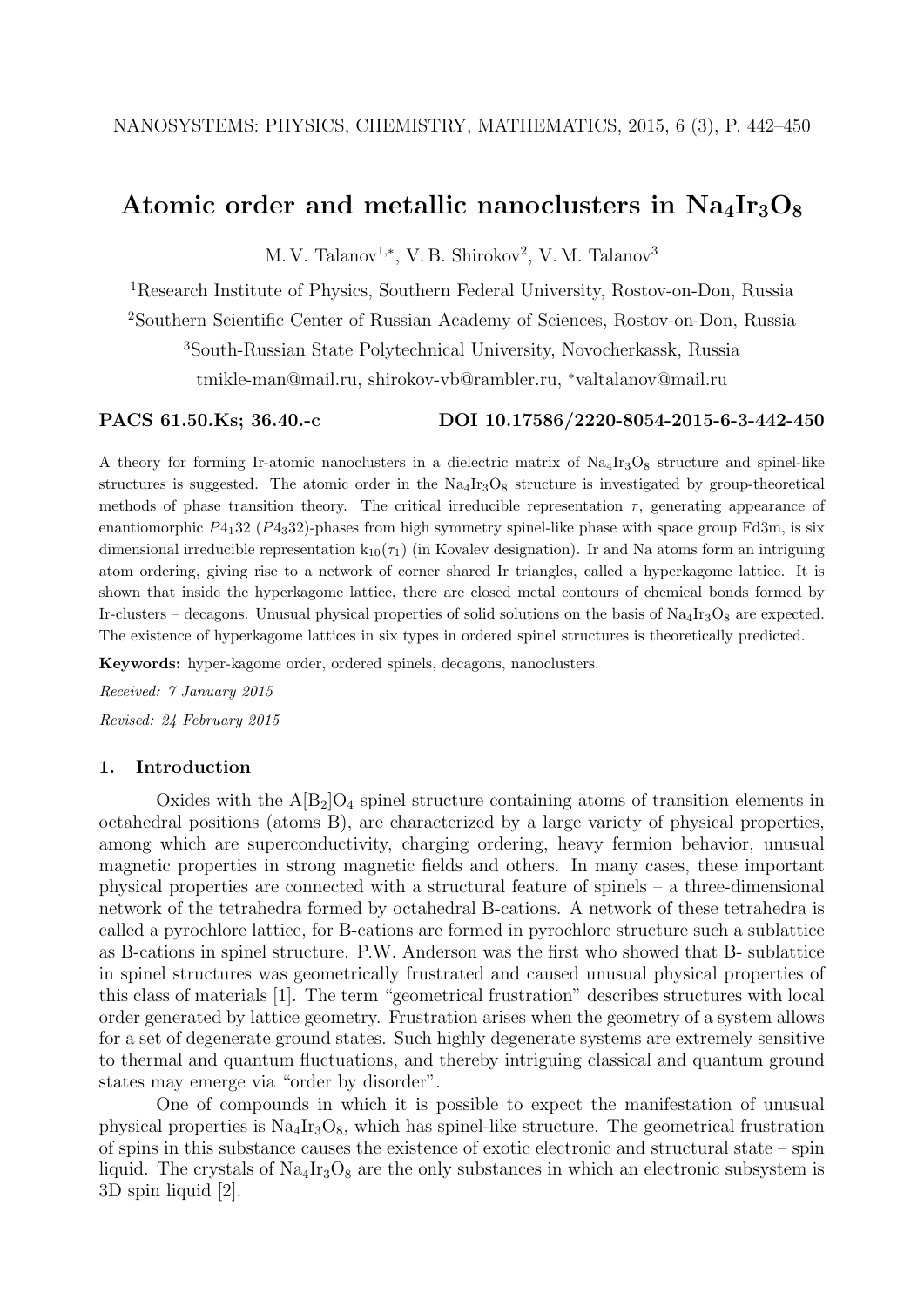The purpose of this work is the theoretical research of the symmetry and structural conditions for the appearance of atomic hyperkagome order in structures of ordered low symmetric modifications of spinels and spinel-like substances.

## 2. Atomic hyperkagome order in  $Na_4Ir_3O_8$  structures

The atomic order in  $\text{Na}_4\text{Ir}_3\text{O}_8$  was investigated by group-theoretical methods of phase transition theory. Structural studies allowed the authors  $[2]$  to establish space group  $P_{41}32$ or  $P_{43}$ 32 and some features of the Na<sub>4</sub>Ir<sub>3</sub>O<sub>8</sub> structure. It was shown that in this structure there is hyperkagome sublattice in positions of which there are  $Ir^{4+}$  ions in a low-spin state  $(t_{2g}^5)$  with S=1/2.

In this paper, we theoretically describe the formation of atom hyperkagome lattice in  $\text{Na}_4\text{Ir}_3\text{O}_8$  on the basis of hypothetical parent phase conception. This parent phase has a spinel-like structure (space group Fd3m) and a  $\left[\text{Na}_{1/2}\text{Ir}_{3/2}\right]^{16(d)}\left[\text{Na}_{3/2}\right]^{16(c)}\text{O}_4^{32(e)}$  $_4^{32(e)}$  composition.

This structure differs from spinel one by the following:

– positions 8 (a) are vacant;

– positions 16 (c), occupied by 75%  $\text{Na}^{1+}$  ions in  $\text{Na}{}_{4}\text{Ir}{}_{3}\text{O}_{8}$  structure [2, 3], are vacant in spinel structure.

The critical order parameter which induces hypothetical phase transition has been stated. The critical irreducible representation (IR)  $\tau$ , generating appearance of enantiomorphic  $P_{41}$ 32 ( $P_{43}$ 32)-phases from high symmetry spinel-like phase with space group Fd3m, is six dimensional irreducible representation  $\mathbf{k}_{10}(\tau_1)$  (table 1). IR designations are given according to Kovalev [4]:  $\mathbf{k}_{10}(\tau_i)$  – is the star of wave vector;  $\tau_i$ , – is a number of corresponding IR.

Stratification of Wyckoff positions in spinel-like structure with space group Fd3m occurs as the result of a hypothetical phase transformation that takes place.

The  $16(d)$  position in the parent structure was stratified into positions  $4(b)$  and  $12(d)$ in  $P_{41}32(P_{43}32)$ -structure, 16(c) position was stratified into positions 4(a) and 12(d), the  $32(e)$  position was stratified into positions  $8(e)$  and  $24(e)$ . Taking into account the occupation of 16(c) positions equal to 75% [2, 3], structural formula  $\text{Na}_4\text{Ir}_3\text{O}_8$  in  $P4_132(P4_332)$ -phase can be presented as  $[Na_{1/2}^{4(b)}Ir_{3/2}^{12(d)}][Na_{3/8}^{4(a)}Na_{9/8}^{12(d)}]O^{8(c)}O_3^{24(e)}$  $\frac{24(e)}{3}$ .

It should be noted that in  $Na_4Ir_3O_8$ , there cannot be charge ordering of iridium atoms in principle, for this atom takes only one position 12(d) with site symmetry  $2(C_2)$  in  $P4_132$  $(P_{43}32)$ -phase. This means that all the Ir sites and Ir-Ir bonds are equivalent.

The analysis of mechanical, permutation and orbital representations of parent structure allowed us to establish that that the structure of  $\text{Na}_4\text{Ir}_3\text{O}_8$  is formed as a result of atoms displacements of sodium, iridium and oxygen, and also atoms ordering of sodium, iridium and oxygen [5-8]. Ordering of all atoms occurs according to the type 1:3. (Fig. 1). Enantiomorphic forms of  $\text{Na}_4\text{Ir}_3\text{O}_8$  are mirror antipodes. Their structures coincide with each other only in the reflection in the mirror (Fig. 1). Chemical and physical properties of the enantiomorphic modifications of  $\text{Na}_4\text{Ir}_3\text{O}_8$  are the same (except optical activity) [9-15].

In the structure of this substance there is a pyrochlore sublattice in which each tetrahedron is occupied by three Ir and one  $\text{Na}^{12(d)}$ . These Ir and Na atoms form an intriguing atom ordering, giving rise to a network of corner shared Ir triangles, called a hyperkagome lattice [14].

Metal atoms in  $\text{Na}_4\text{Ir}_3\text{O}_8$  structure form two different networks of tetrahedra:  $\text{[Na}_3^{12(d)}$  $\text{Na}^{4(a)}$ ] and  $\text{[Ir}_3^{12(d)}\text{Na}^{4(b)}\text{]}$  (Fig. 2). Each of these networks forms its own hyperkagome sublattice. The hyperkagome sublattice in the network of  $[Na_3^{12(d)}Na^{4(a)}]$  tetrahedra is formed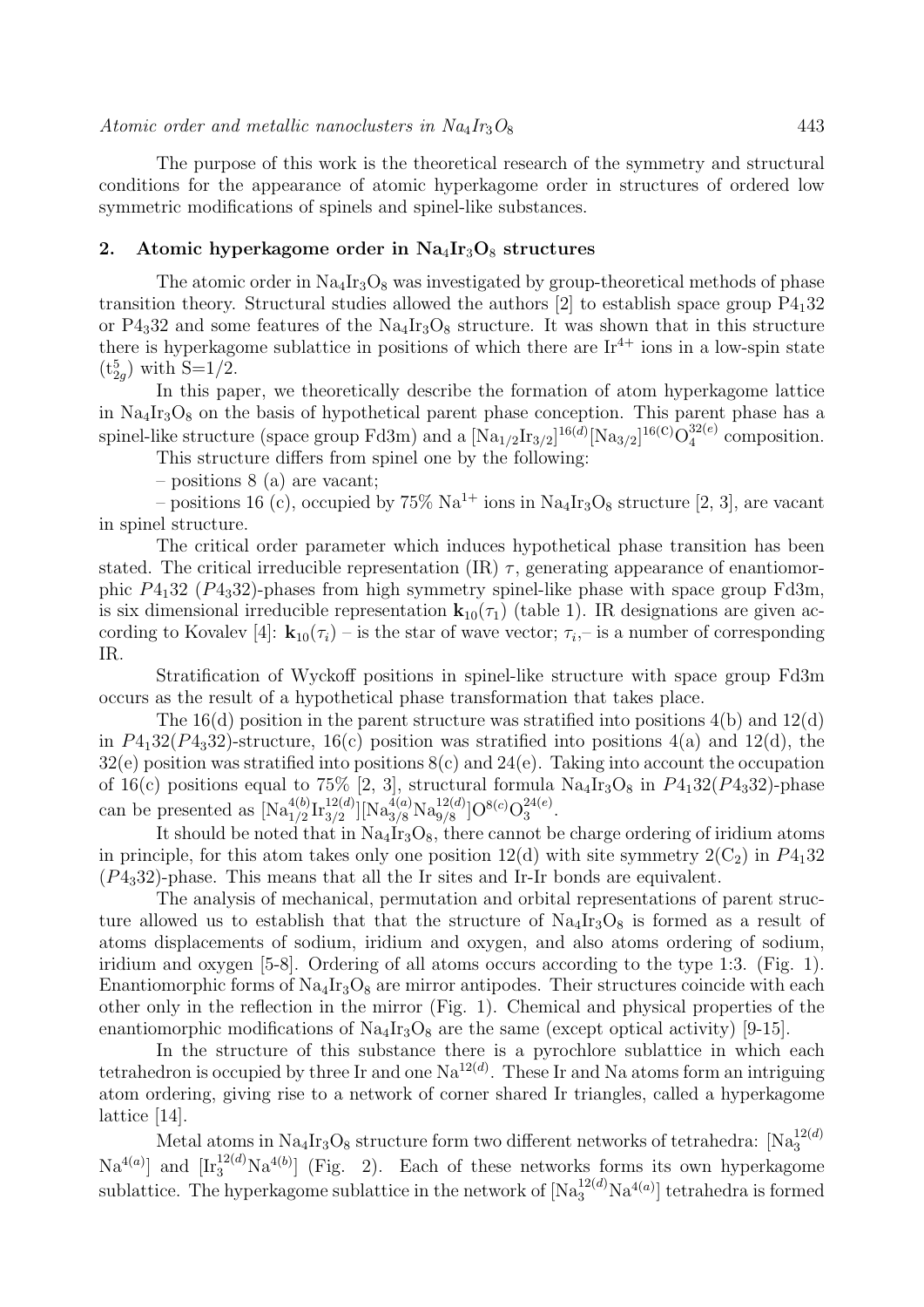| $\vec{\varphi}$                                                          | $G_D$                              | Splitting of Wyckoff position of spinel-like structure of parent phase |                                                         |                                                     |  |  |
|--------------------------------------------------------------------------|------------------------------------|------------------------------------------------------------------------|---------------------------------------------------------|-----------------------------------------------------|--|--|
|                                                                          |                                    | 8(a)                                                                   | 16(c), 16(d)                                            | 32(e)                                               |  |  |
| $0\varphi 0\varphi 0-\varphi$                                            | $P_{41}32$                         | $1(8):3(C_3)$                                                          | $1(4):32(D_3)+1(12):2(C_2)$                             | $1(8):3(C_3)+1(24):1(C_1)$                          |  |  |
|                                                                          | (P4 <sub>3</sub> 32)               |                                                                        |                                                         |                                                     |  |  |
| φφφφφ                                                                    | $R\bar{3}m$                        | $1(4):3m(C_{3v})+$                                                     | $1(2):\bar{3}m(D_{3d})+1(6):2/m(C_{2h})+$               | $1(4):3m(C_{3v})+3(12):$                            |  |  |
|                                                                          |                                    | $+1(12)$ :m(C <sub>s</sub> )                                           | +1(12):m $(C_s)$ +1(12):2( $C_2$ )                      | $:m(C_s)+1(24):1(C_1)$                              |  |  |
| $00000\varphi$                                                           | $P_{41}22$                         | $1(16):2(C_2)$                                                         | $2(16):2(C_2)$                                          | $2(32):1(C_1)$                                      |  |  |
|                                                                          | (P4 <sub>3</sub> 22)               |                                                                        |                                                         |                                                     |  |  |
| $0\varphi 00\varphi 0$                                                   | $P\bar{4}2_1m$                     | $1(4)$ :mm2 $(C_{2v})+1(4)$ :                                          | $2(8)$ :m(C <sub>s</sub> )+1(16):1(C <sub>1</sub> )     | $4(8)$ :m(C <sub>s</sub> )+2(16):1(C <sub>1</sub> ) |  |  |
|                                                                          |                                    | $:\bar{4}(S_4) + 1(8)$ :m(C <sub>s</sub> )                             |                                                         |                                                     |  |  |
| $00\varphi\varphi00$                                                     | Pbmn                               | $1(16)$ :m $(C_s)$                                                     | $2(8):2/m(C_{2h})+1(16):2(C_2)$                         | $2(16)\text{:}m(C_s)+1(32)\text{:}1(C_1)$           |  |  |
| $\varphi_1\varphi_2\varphi_1\varphi_2\varphi_1\varphi_2$                 | <b>R32</b>                         | $1(4):3(C_3)+$                                                         | $1(2):32(D_3)+3(6):2(C_2)+$                             | $1(4):3(C_3)+5(12):1(C_1)$                          |  |  |
|                                                                          |                                    | $+1(12):1(C_1)$                                                        | $+1(12):1(C_1)$                                         |                                                     |  |  |
| $\varphi_1 00 \varphi_2 00$                                              | $P2_12_12$                         | $2(4):2(C_2)+$                                                         | $4(8):1(C_1)$                                           | $8(8):1(C_1)$                                       |  |  |
|                                                                          |                                    | $+1(8):1(C_1)$                                                         |                                                         |                                                     |  |  |
| $0000\varphi_1\varphi_2$                                                 | $P222_1$                           | $1(16):1(C_1)$                                                         | $4(8):2(C_2)$                                           | $4(16):1(C_1)$                                      |  |  |
| $0\varphi_1 0\varphi_2 0 - \varphi_1$                                    | $P_{41}2_12$                       | $1(16):1(C_1)$                                                         | $2(8):2(C_2)+1(16):1(C_1)$                              | $4(16):1(C_1)$                                      |  |  |
|                                                                          | (P4 <sub>3</sub> 2 <sub>1</sub> 2) |                                                                        |                                                         |                                                     |  |  |
|                                                                          |                                    | $2(4)$ :m(C <sub>s</sub> )+                                            | $2(2):2/m(C_{2h})+1(4):{\bar{1}}(C_i)+$                 |                                                     |  |  |
| $\varphi_1\varphi_1\varphi_2\varphi_2\hbox{-}\varphi_1\hbox{-}\varphi_1$ | C2/m                               | $+1(8):1(C_1)$                                                         | $+1(4)$ :m(C <sub>s</sub> ) + 1(4):2(C <sub>2</sub> ) + | $4(4)$ :m(C <sub>s</sub> )+6(8):1(C <sub>1</sub> )  |  |  |
|                                                                          |                                    |                                                                        | $+2(8):1(C_1)$                                          |                                                     |  |  |
| $\varphi_1 0 \varphi_2 0 \varphi_3 0$                                    | $P2_12_12_1$                       | $2(8):1(C_1)$                                                          | $4(8):1(C_1)$                                           | $8(8):1(C_1)$                                       |  |  |
| $\varphi_1 0 \varphi_2 \varphi_3 - \varphi_1 0$                          | $C222_1$                           | $2(8):1(C_1)$                                                          | $4(4):2(C_2)+2(8):1(C_1)$                               | $8(8):1(C_1)$                                       |  |  |
| $\varphi_1\varphi_1\varphi_2\varphi_2\varphi_3\varphi_3$                 | $P\bar{1}$                         | $4(4):1(C_1)$                                                          | $v4(2):\bar{1}(C_i)+6(4):1(C_1)$                        | $16(4):1(C_1)$                                      |  |  |
| $\varphi_1\varphi_1\varphi_2\varphi_3\varphi_3\varphi_2$                 | Cm                                 | $4(2)$ :m(C <sub>s</sub> )+                                            | $4(2)$ :m(C <sub>s</sub> )+6(4):1(C <sub>1</sub> )      | $8(2)$ :m(C <sub>s</sub> )+12(4):1(C <sub>1</sub> ) |  |  |
|                                                                          |                                    | $+2(4):1(C_1)$                                                         |                                                         |                                                     |  |  |
| $\varphi_1\varphi_2\varphi_3\varphi_4\varphi_3\varphi_4$                 | $\rm C2$                           | $4(4):1(C_1)$                                                          | $4(2):2(C_2)+6(4):1(C_1)$                               | $16(4):1(C_1)$                                      |  |  |
| $0\varphi_10\varphi_2\varphi_3\varphi_4$                                 | $P2_1$                             | $4(4):1(C_1)$                                                          | $8(4):1(C_1)$                                           | $16(4):1(C_1)$                                      |  |  |
| $\varphi_1\varphi_2\varphi_3\varphi_4\varphi_5\varphi_6$                 | P <sub>1</sub>                     | $8(2):1(C_1)$                                                          | $16(2):1(C_1)$                                          | $32(2):1(C_1)$                                      |  |  |

Table 1. Symmetrically structural identification of the phase states in lowsymmetry phases  $(G_D)$  induced by the IR  $k_{10}(\tau_1)$  of the space group Fd3m

Notes. Designation for order parameters  $k_{10} - \varphi$ . One of the enantiomorphic space groups is recorded in parentheses in the second column.The number and multiplicity (in parentheses) of the Wyckoff position are indicated. After the colon, the local symmetry of the Wyckoff position is given. For example, the record of  $1(8):3(C_3)+1(24):1(C_1)$  means that Wyckoff position 32e of group Fd3m in the low-symmetry phase  $G_D$  with space group  $P4<sub>1</sub>32$  stratified into one eightfold Wyckoff position with local symmetry  $3(C<sub>3</sub>)$  and one 24-fold Wyckoff position with local symmetry  $1(C_1)$ .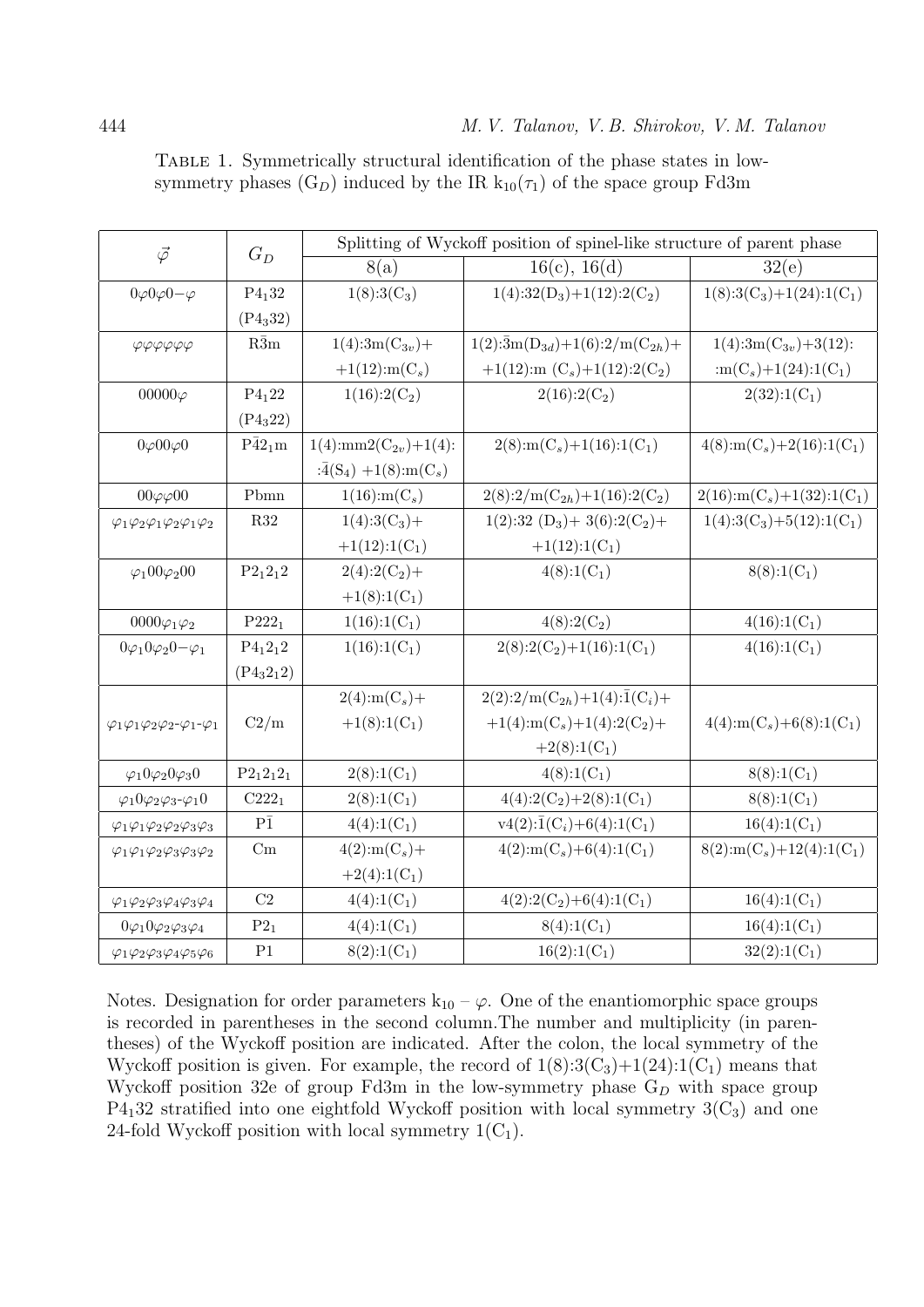

Fig. 1. Ordered cation and anion distributions in enantiomorphic structures  $P_{43}$ 32- and  $P_{41}$ 31-Na<sub>4</sub>Ir<sub>3</sub>O<sub>8</sub> modifications (without atoms displacements). The line between the structures means mirror

by  $[Na_3^{12(d)}]_n$  triangles. This hyperkagome sublattice has an artificial character from the point of view of physics because there is no principal difference in properties of  $\text{Na}^{12(d)}$  and  $\text{Na}^{4(a)}$ ions. The  $[\mathrm{Ir}_3^{12(d)}]_n$  – hyperkagome sublattice in  $\mathrm{Na}_4\mathrm{Ir}_3\mathrm{O}_8$  structure has significant physical importance. In this hyperkagome sublattice, in each tetrahedron, three vertices occupy magnetic iridium ions Ir<sup>12(d)</sup> and one vertex is occupied by a sodium ion  $Na^{4(b)}$ .



FIG. 2. Two networks of tetrahedra  $[Na_3^{12(d)}Na^{4(a)}]$  and  $[Ir_3^{12(d)}Na^{4(b)}]$  forming two hyper-kagome sublattices. One sublattice atoms formed Ir atoms (this sublattice is painted in gray), the second sublattice formed by atoms  $Na^{12(d)}$ (this sublattice is hatched pattern)

Four tetrahedra form hypertetrahedra  $[\text{Ir}_3^{12(d)}]$ Na<sup>4(b)</sup>]<sub>4</sub> (Fig. 3). A hyperkagome-lattice is formed from a network of corner shared  $[\text{Ir}_3^{12(d)}\text{Na}^{4(b)}]_4$  tetrahedra as follows: in every tetrahedron a right triangle  $[\text{Ir}_3^{12(d)}]$  is formed from iridium atoms.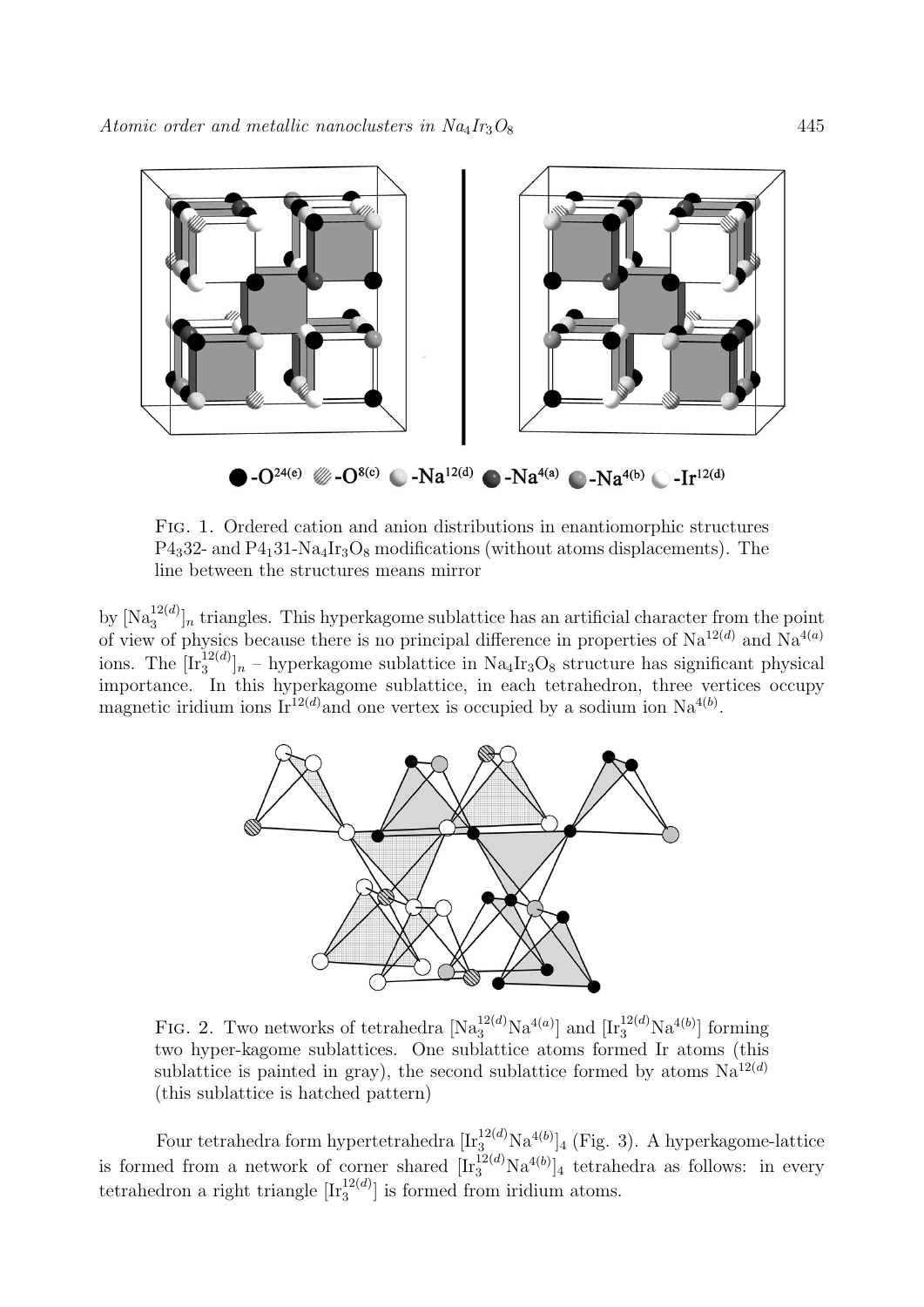

FIG. 3. Hypertetrahedron  $[\text{Ir}_3^{12(d)}\text{Na}^{4(b)}]_4$  in structure  $\text{Na}_4\text{Ir}_3\text{O}_8$ 

As all Ir positions in structure of  $Na_4Ir_3O_8$  are equivalent, all distances of Ir-Ir are identical and equal to 3.112Å. These right triangles form a network  $[\text{Ir}_3^{12(d)}]_n$ . (Fig. 4). This network of connected triangles forms unique atom hyperkagome order [2] (Fig. 5, 6).

In a hyperkagome lattice, it is possible to allocate the module from three crossed minimum closed contours (Fig.7). These contours are formed by Ir-Ir chemical bonds. The module consists of 14 iridium triangles. Two of these triangles are general for all three minimum contours. The minimum (or shortest) closed contour includes ten Ir-Ir bonds. These ten Ir atoms form a crown-like cluster – so-called decagon  $[8]$  (Fig. 8). The perimeter of all minimum contours is identical and equal to  $31.12$  Å. The greatest distance between opposite Ir atoms in decagon is equal to 10.775 Å, and its maximum width – 5.659 Å.



Fig. 4. A hyperkagome sublattice. A hyperkagome sublattice is a cubic lattice with 12 sites in a unit cell, it is a network of corner-sharing Ir-triangles

P4132 (P4332)-spinel phases are widely spread types of low-symmetry ordered enantiomorphic modifications of spinel structures. They are formed as a result of phase transitions from spinel structures. These phases are generated by critical irrep  $\mathbf{k}_{10}(\tau_1)$  [5, 6, 14]. Irrep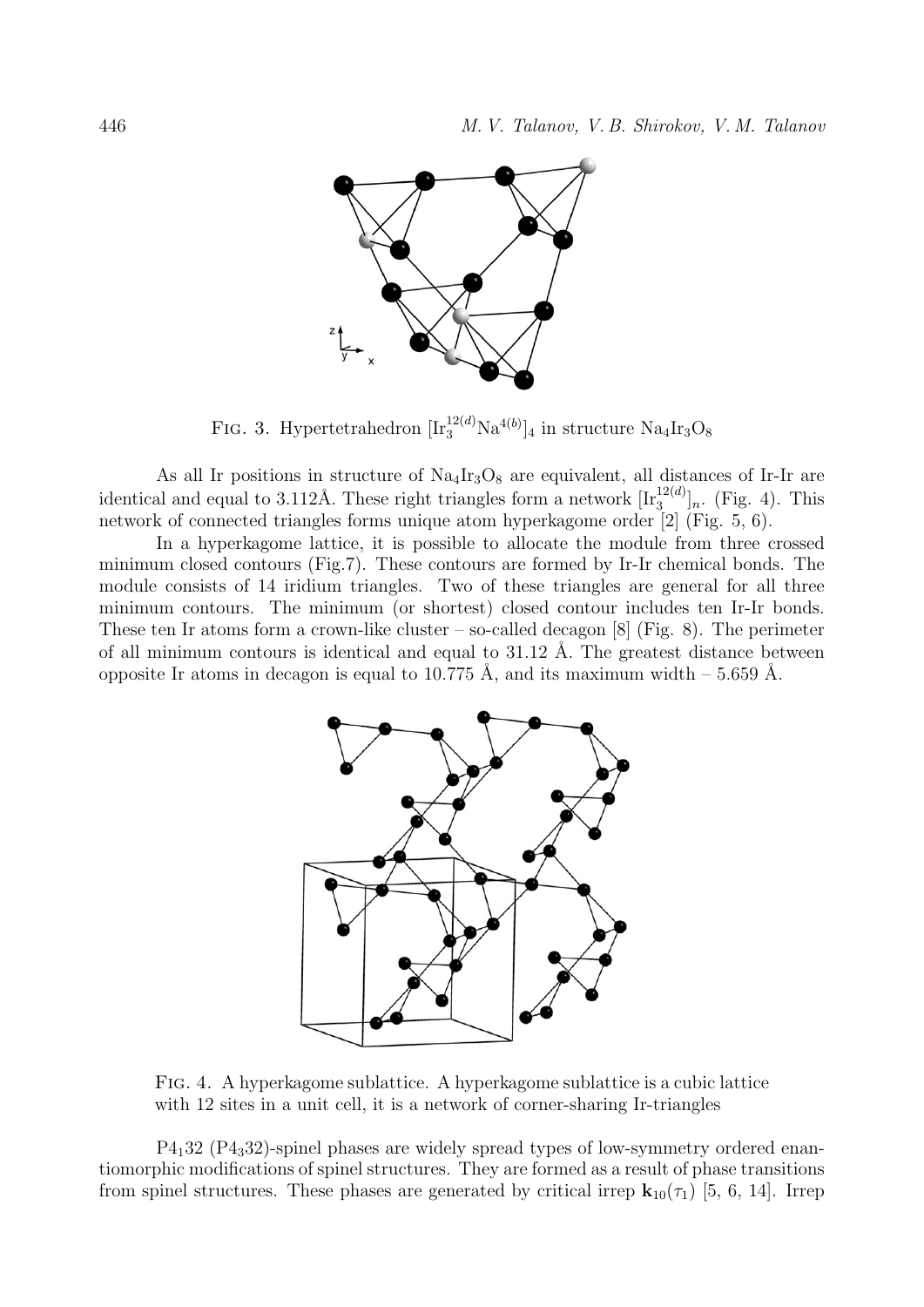

Fig. 5. A hyperkagome sublattice. View of hyperkagome sublattice along the [001] axes



Fig. 6. A hyperkagome sublattice: general picture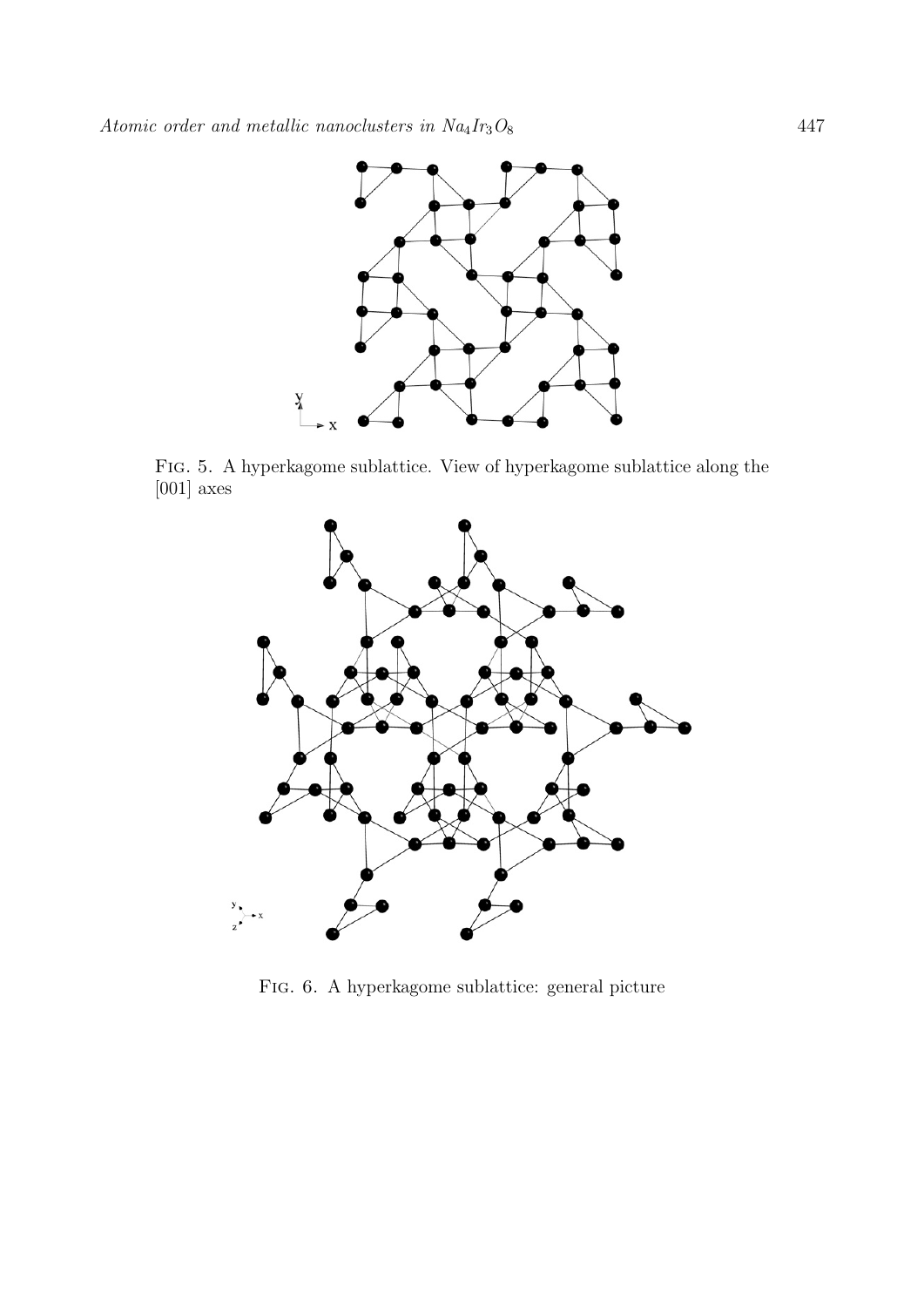| N                           | Order parameters                                 | Symbol of                | $V_0$          | Structural formula                                                                                                      |
|-----------------------------|--------------------------------------------------|--------------------------|----------------|-------------------------------------------------------------------------------------------------------------------------|
|                             |                                                  | space group              | 'V             |                                                                                                                         |
|                             | $(\xi, -\xi, \xi)^7$                             | $R\bar{3}2/m$ (N166)     | 1              | $A^{(c)}B_{1/2}^{(b)}B_{3/2}^{(e)}X^{(c)}X_3^{(h)}$                                                                     |
| $\mathcal{D}_{\mathcal{L}}$ | $(\varphi,0,\varphi,0,\varphi,0)^3$              | $P\bar{4}3m(N215)$       | $\overline{4}$ | $A_{1/8}^{(a)}A_{3/8}^{(c)}A_{1/2}^{(e)}B_{1/2}^{(e)}B_{3/2}^{(i)}X_{1/2}^{(e)}X_{1/2}^{(e)}X_{3/2}^{(i)}X_{3/2}^{(i)}$ |
| 3                           | $(0, \varphi, 0, \varphi, 0, -\varphi)^1$        | P4 <sub>3</sub> 32(N212) | $\overline{4}$ | $A^{(c)}B_{1/2}^{(a)}B_{3/2}^{(d)} X^{(c)}X_3^{(e)}$                                                                    |
|                             |                                                  | P4 <sub>1</sub> 32(N213) |                |                                                                                                                         |
| 4                           | $(0,\varphi,0,\varphi,0,-\varphi)^3(\xi)^4$ sec. | $P\bar{4}3m$ (N215)      | $\overline{4}$ | $A_{1/8}^{(a)}A_{3/8}^{(c)}A_{1/2}^{(e)}B_{1/2}^{(e)}B_{3/2}^{(i)}X_{1/2}^{(e)}X_{1/2}^{(e)}X_{3/2}^{(i)}X_{3/2}^{(i)}$ |
| 5                           | $(\xi)^{4,A}(\xi,-\xi,\xi)^7$                    | R3m (N160)               |                | $A_{1/2}^{(a)}A_{1/2}^{(a)}B_{1/2}^{(a)}B_{3/2}^{(b)}X_{1/2}^{(a)}X_{1/2}^{(a)}X_{3/2}^{(b)}X_{3/2}^{(b)}$              |
| 6                           | $(\xi)^4(0,\varphi,0,\varphi,0,-\varphi)^1$      | $P2_13$ (N198)           | $\overline{4}$ | $\chi^{(a)}_{1/2} B^{(a)}_{1/2} B^{(b)}_{3/2} X^{(a)}_{1/2} X^{(a)}_{1/2} X^{(b)}_{3/2} X^{(b)}_{3/2}$                  |

Table 2. The types of binary cation ordering of 1:3 types in Wyckoff position 16(d) of spinel structure

 $\mathbf{k}_{10}(\tau_1)$  enters into both permutation (on Wyckoff position 16(d) and 32(e)) and mechanical (on Wyckoff position  $8(a)$ ,  $16(d)$ ,  $32(e)$ ) representations of spinel structure. Therefore, the lowering of crystal symmetry is due to displacements of all atom types and ordering of octahedral cations and anions (in both cases the type of order is 1:3). Calculated results show that atoms  $A^{8(c)}$  are located in weakly distorted tetrahedra, atoms  $B^{(12(d)}$ are in distorted octahedra, atoms  $B^{4(b)}$  are present in regular octahedra (Fig. 11 a, b). Structure formula of low-symmetry phases has the following view:  $A_2^{8(c)}B^{4(b)}B_3^{*12(d)}X_2^{8(c)}X_6^{24(e)}$  $_{6}^{^{24(e)}}$  [5,6]. The existence of 6 new types of hyperkagome lattice in spinel ordered structures has been theoretically predicted on the basis of group-theoretical analysis results (table 2).

The hyperkagome sublattice in  $P4<sub>1</sub>32$  ( $P4<sub>3</sub>32$ )-phase structure is formed by triangels  $[\mathbf{B}_{3}^{(12(d)}]_n]$ . Each of these sublattices is topologically the same as hyperkagome sublattice in  $Na<sub>4</sub>Ir<sub>3</sub>O<sub>8</sub>$  structure. However the surroundings of hyperkagome sublattices in P4<sub>1</sub>32 (P4<sub>3</sub>32)phase structures and in  $\text{Na}_4\text{Ir}_3\text{O}_8$  structure are different.

Designations for order parameters:  $k_{10} - \varphi$ ,  $k_{11} - \xi$ . The superscript index after the closing parenthesis is the representation number according to [5, 6] and  $V_0/V$  is the multiplication of primitive cell volume as a result of the structural phase transition. The superscript index in the structural formula means the type of Wyckoff position according to International Tables for Crystallography. In the structural formulas, ordered cations are underlined.

Note that the hyperkagome atomic order was first predicted theoretically in our paper [16], in which aspects of the cation ordering (type 1: 3) in the spinel structure was studied. Atomic order, shown in Fig.1c and 2 [16], is a hyperkagome order. It is exactly the same as in Fig. 4-6 of this work. The name of the hyperkagome order (sublattice) was proposed in [2].

Antiferromagnets with spin  $S = 1/2$  on kagome- and hyperkagome lattices are rare substances, exotic structure-electronic states of matter. Scientists hope that these materials will find important applications. The theory proposed is in accordance with experimental results [2]. Unusual physical properties are expected to appear when doping  $\text{Na}_4\text{Ir}_3\text{O}_8$ crystals. It is known that crystals with broken mirror symmetry show macroscopic effects which were prohibited in centrosymmetric crystals [17, 18]. The theory predicted three types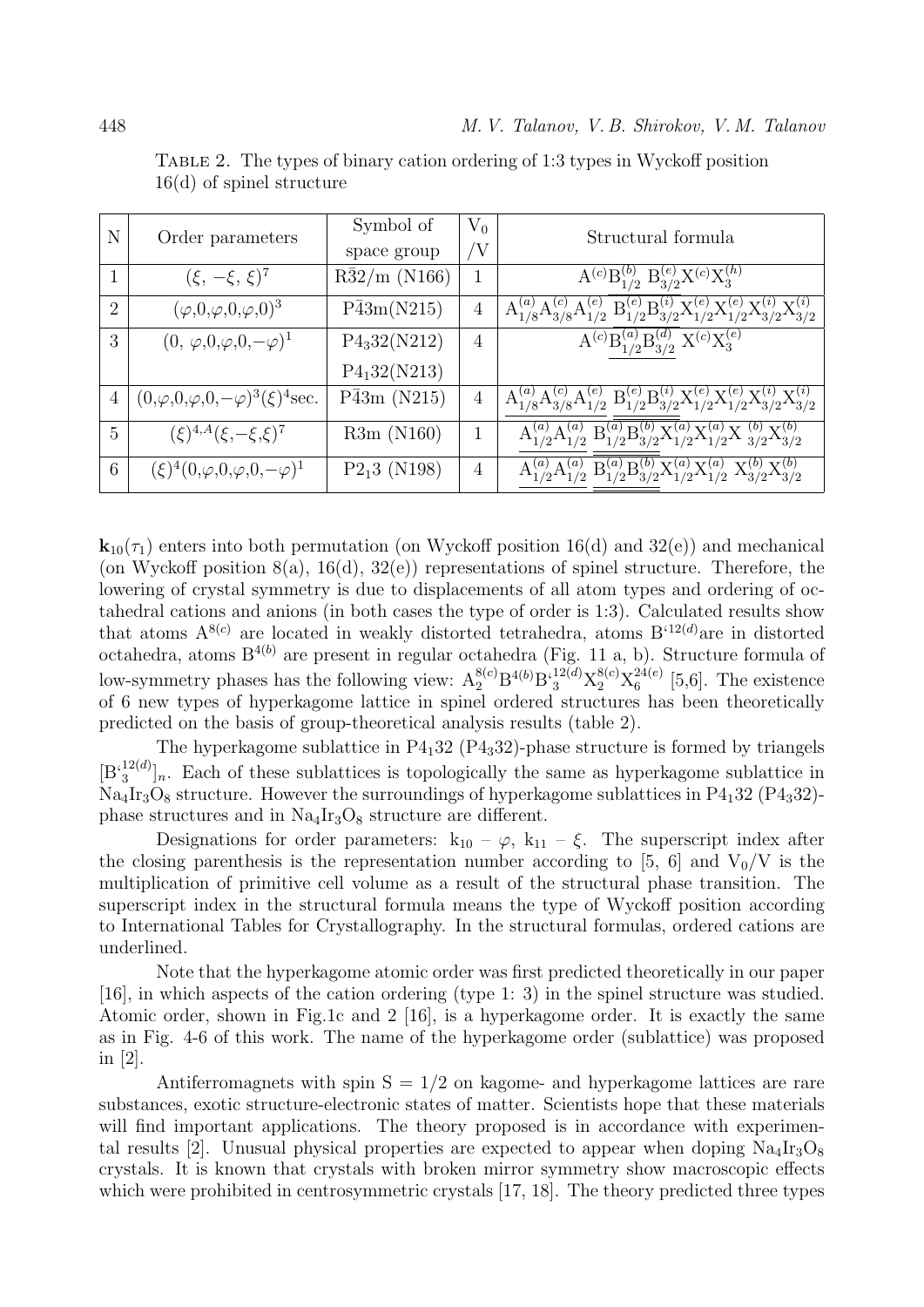

FIG. 7. Structure module of  $\text{Na}_4\text{Ir}_3\text{O}_8$ , consisting of three minimal intercrossing contours (loops) of Ir-Ir bonds. Each type of contours is designated by one number. If the Ir-Ir bond included in the two contours, they designated as the sum of two numbers



FIG. 8. Nanocluster "decagon" in  $Na<sub>4</sub>Ir<sub>3</sub>O<sub>8</sub>$  structure

of structures that can realize a network of corner-sharing tetrahedral (atom hyperkagome order): spinels  $AB_2O_4$ , pyrochlores  $A_2B_2O_7$  and C15 Laves phases  $AB_2$ .

The results of this work have been obtained with the support of the Ministry of Education and Science of the Russian Federation in the framework of the State tasks (Talanov V.M., project N 2983(9.14), (Talanov M.V., Federal program: state contract N 14.575.21.0007; theme Nos. 213.01-11/2014-21, 3.1246.2014/K, 213.01-2014/012-BΓ).

### References

- [1] Anderson P. Ordering and Antiferromagnetism in Ferrites. Phys. Rev., 1956, 102, P. 1008–1013.
- [2] Okamoto Y., Nohara M., Aruga-Katori H., Takagi H. Spin-Liquid State in the S=1/2 Hyperkagome Antiferromagnet Na<sub>4</sub>Ir<sub>3</sub>O<sub>8</sub>. Phys. Rev. Let., 2007, 99, P. 137207(4)
- [3] Iwasaki M., Takizawa H., Uheda K., Endo T. Synthesis and crystal structure of Na<sub>4</sub>Sn<sub>3</sub>O<sub>8</sub>. *J. Mater.* Chem., 2002, 12, P. 1068–1070.
- [4] Kovalev O.V. Representations of Crystallographic Space Groups. Irreducible Representations, Induced Representations and Co-representations London: Taylor and Francis Ltd., 1993, 390 p.
- [5] Talanov V.M., Shirokov V.B. Tilting structures in spinels. Acta Crystallographica A, 2012, A68, P. 595– 606.
- [6] Talanov V.M., Shirokov V.B. Atomic order in spinel structure a group-theoretical analysis. Acta Cryst., 2014, A70, P. 49–63.